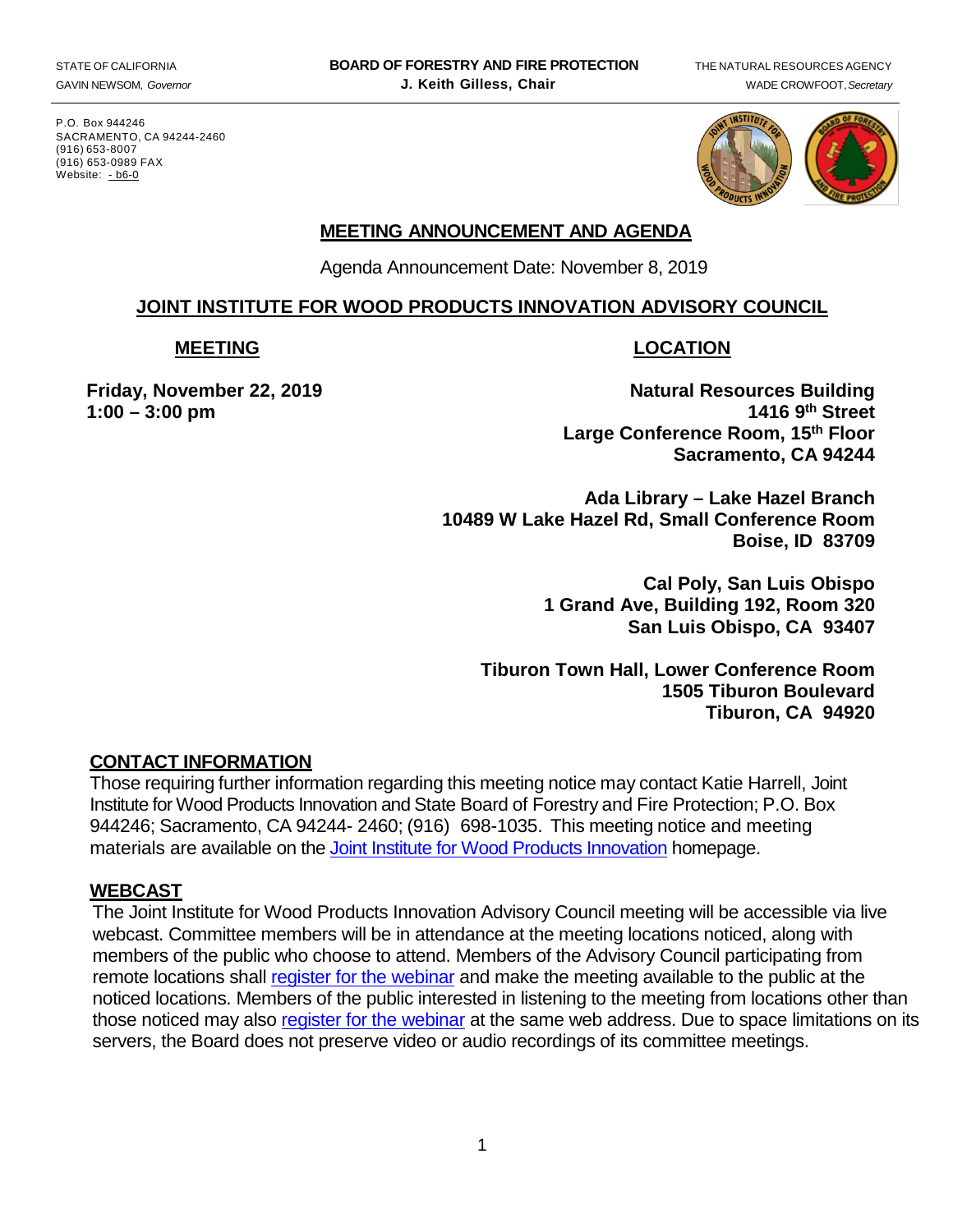## **PERSONS WITH DISABILITIES**

 Pursuant to the Americans with Disabilities Act, individuals who, because of a disability, need special assistance to attend or participate in a State Board of Forestry and Fire Protection Joint Institute for Wood Products Innovation Advisory Council meeting may request assistance at the Board Office, 1416 Ninth Street, Room 1506-14, Sacramento, California or by calling (916) 653 8007. Requests should be made one week in advance whenever possible. These facilities are accessible to persons with disabilities.

## **SUBMISSION OF WRITTEN MATERIALS**

 The public is encouraged to comment on any item on the agenda. You may submit your comments by one of the following methods (only one is necessary): E-mail to **public comments**, Fax to (916) 653-0989, or U.S. mail to Board of Forestry and Fire Protection, PO Box 944246, Sacramento, CA 94244-2460.